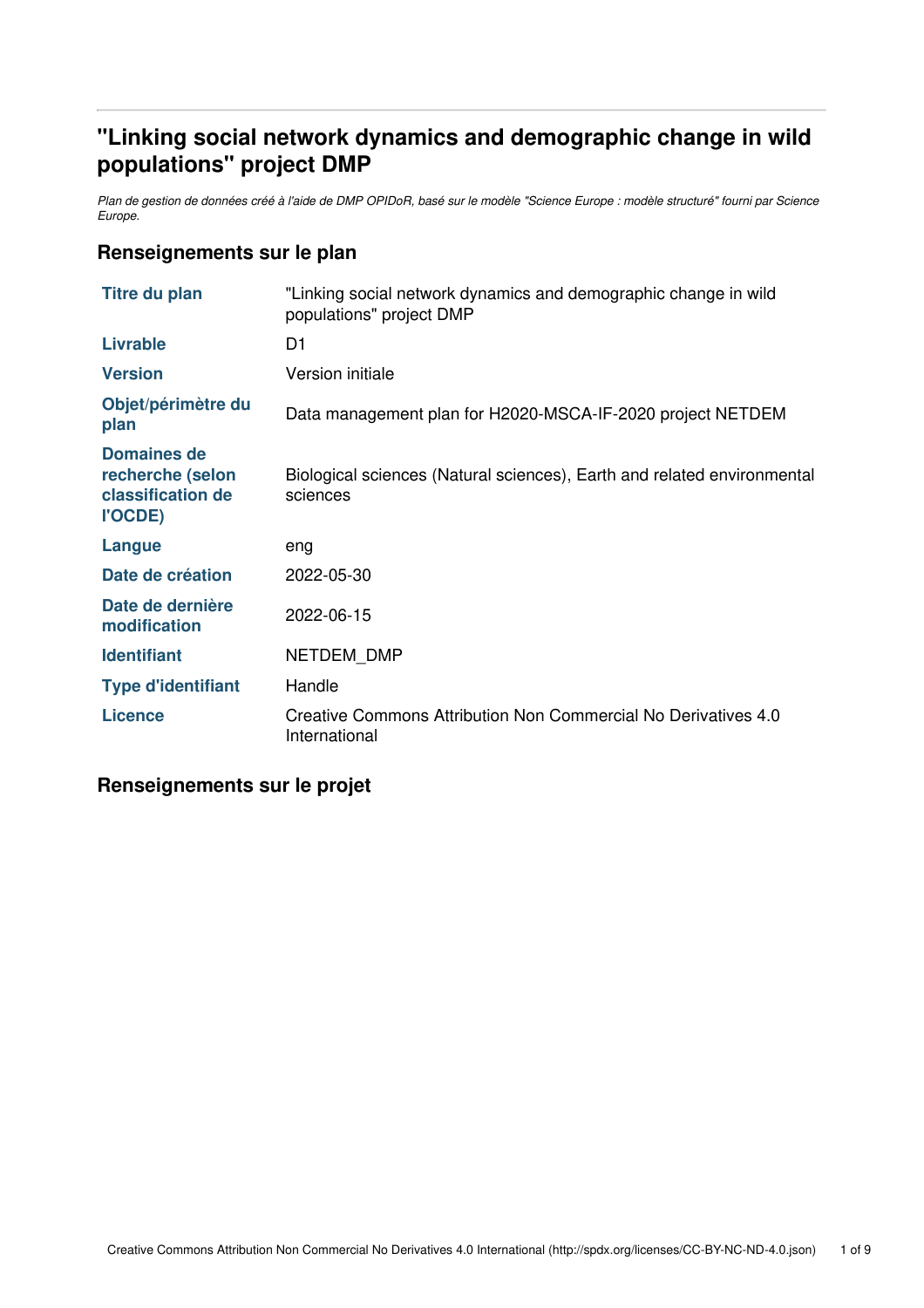| <b>Titre du projet</b> | Linking social network dynamics and demographic change in wild<br>populations                                                                                                                                                                                                                                                                                                                                                                                                                                                                                                                                                                                                                                                                                                                                                                                                                                                                                                                                                                                                                                                                                                                                                                                                                                                                                                                                                                                                                                                                                                                                                                                                                                                                                                                                                                                                                                                                                                                                                                                                                                                                  |
|------------------------|------------------------------------------------------------------------------------------------------------------------------------------------------------------------------------------------------------------------------------------------------------------------------------------------------------------------------------------------------------------------------------------------------------------------------------------------------------------------------------------------------------------------------------------------------------------------------------------------------------------------------------------------------------------------------------------------------------------------------------------------------------------------------------------------------------------------------------------------------------------------------------------------------------------------------------------------------------------------------------------------------------------------------------------------------------------------------------------------------------------------------------------------------------------------------------------------------------------------------------------------------------------------------------------------------------------------------------------------------------------------------------------------------------------------------------------------------------------------------------------------------------------------------------------------------------------------------------------------------------------------------------------------------------------------------------------------------------------------------------------------------------------------------------------------------------------------------------------------------------------------------------------------------------------------------------------------------------------------------------------------------------------------------------------------------------------------------------------------------------------------------------------------|
| <b>Acronyme</b>        | <b>NETDEM</b>                                                                                                                                                                                                                                                                                                                                                                                                                                                                                                                                                                                                                                                                                                                                                                                                                                                                                                                                                                                                                                                                                                                                                                                                                                                                                                                                                                                                                                                                                                                                                                                                                                                                                                                                                                                                                                                                                                                                                                                                                                                                                                                                  |
| <b>Résumé</b>          | Quantifying the interplay of demography and social structure is a key<br>challenge in diverse research fields from ecology to sociology. Social<br>relationships, and the way they are interconnected to form the social<br>network of a population, are closely linked to population dynamics. Changes<br>in population size can change these networks, with implications for important<br>ecological or evolutionary processes, such as cooperation, conflict and<br>infectious disease spread. For example, links between social structure and<br>demography can influence whether a population acts as a reservoir host of<br>diseases with societal impacts, or shape how social animals respond to<br>sudden human-induced environmental change. However, due to the<br>complexity of quantifying the demography and social network structure of<br>wild populations, we still understand little about how interplay between the<br>two arises or when it is important. The objectives of the proposal are to<br>develop a modelling framework that allows the integration of demography<br>and social network structure, and apply it to gain insights into social and<br>disease dynamics in European badgers. Through cross-disciplinary<br>collaboration, I will integrate cutting-edge statistical approaches in the<br>modelling of social networks and population dynamics, and produce<br>software to make these new tools widely available to other researchers. The<br>host lab, led by Dr Gimenez has world-leading expertise in mathematical<br>ecology, animal demography and conservation. The candidate, Dr Silk, is an<br>expert in applying social network analysis to study behavioural dynamics<br>and infectious disease transmission. This combined skillset will enable the<br>development of innovative statistical tools that can be applied across<br>research disciplines (e.g. ecology, sociology, public health), as well as<br>address timely questions at the interface of population biology and<br>behavioural ecology that have wide-reaching implications for wildlife<br>conservation and management. |
| Date de début          | 2022-01-03                                                                                                                                                                                                                                                                                                                                                                                                                                                                                                                                                                                                                                                                                                                                                                                                                                                                                                                                                                                                                                                                                                                                                                                                                                                                                                                                                                                                                                                                                                                                                                                                                                                                                                                                                                                                                                                                                                                                                                                                                                                                                                                                     |

| Date de fin | 2024-01-02 |
|-------------|------------|
|             |            |

#### **Produits de recherche :**

- 1. Data generated from simulation analyses using custom-written software code in R
- 2. Long-term ecological data from a study run by the Animal and Plant Health Agency (APHA) on European badgers at Woodchester Park, Gloucestershire. (Jeu de données)

#### **Contributeurs**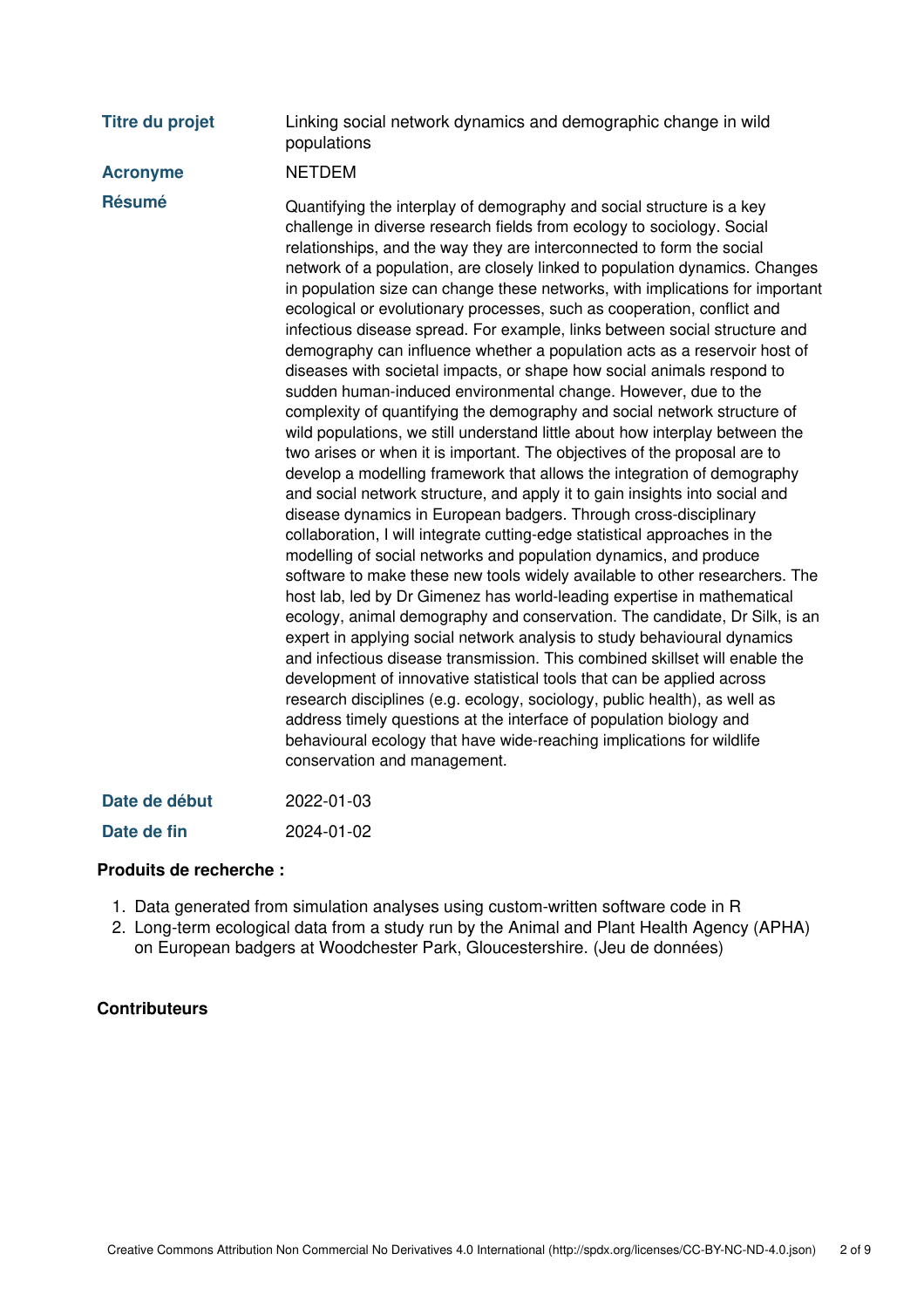| <b>Nom</b>         | <b>Affiliation</b> | <b>Rôles</b>                                                                                                                                                                                                                                                                                                                                                                                                                                                                                                                                                                                                                                                                                                                                                                        |
|--------------------|--------------------|-------------------------------------------------------------------------------------------------------------------------------------------------------------------------------------------------------------------------------------------------------------------------------------------------------------------------------------------------------------------------------------------------------------------------------------------------------------------------------------------------------------------------------------------------------------------------------------------------------------------------------------------------------------------------------------------------------------------------------------------------------------------------------------|
| Silk<br>Matthew    |                    | • Coordinateur du projet<br>• Personne contact pour les données (Simulation data, Badger<br>data)<br>• Responsable de la conservation à long terme des données<br>(Simulation data, Badger data)<br>• Responsable de la documentation des données (Simulation data)<br>• Responsable de la production ou de la collecte des données<br>(Simulation data)<br>• Responsable de la qualité des données (Simulation data, Badger<br>data)<br>• Responsable des questions éthiques (Badger data)<br>• Responsable du dépôt et de la diffusion des données (Simulation<br>data)<br>• Responsable du plan de gestion de données<br>• Responsable du stockage des données (Simulation data, Badger<br>data)<br>• Responsable du traitement et de l'analyse des données<br>(Simulation data) |
| Gimenez<br>Olivier |                    |                                                                                                                                                                                                                                                                                                                                                                                                                                                                                                                                                                                                                                                                                                                                                                                     |

Droits d'auteur :

Le(s) créateur(s) de ce plan accepte(nt) que tout ou partie de texte de ce plan soit réutilisé et personnalisé si nécessaire pour un autre plan. Vous n'avez pas besoin de citer le(s) créateur(s) en tant que source. L'utilisation de toute partie de texte de ce plan n'implique pas que le(s) créateur(s) soutien(nen)t ou aient une quelconque relation avec votre projet ou votre soumission.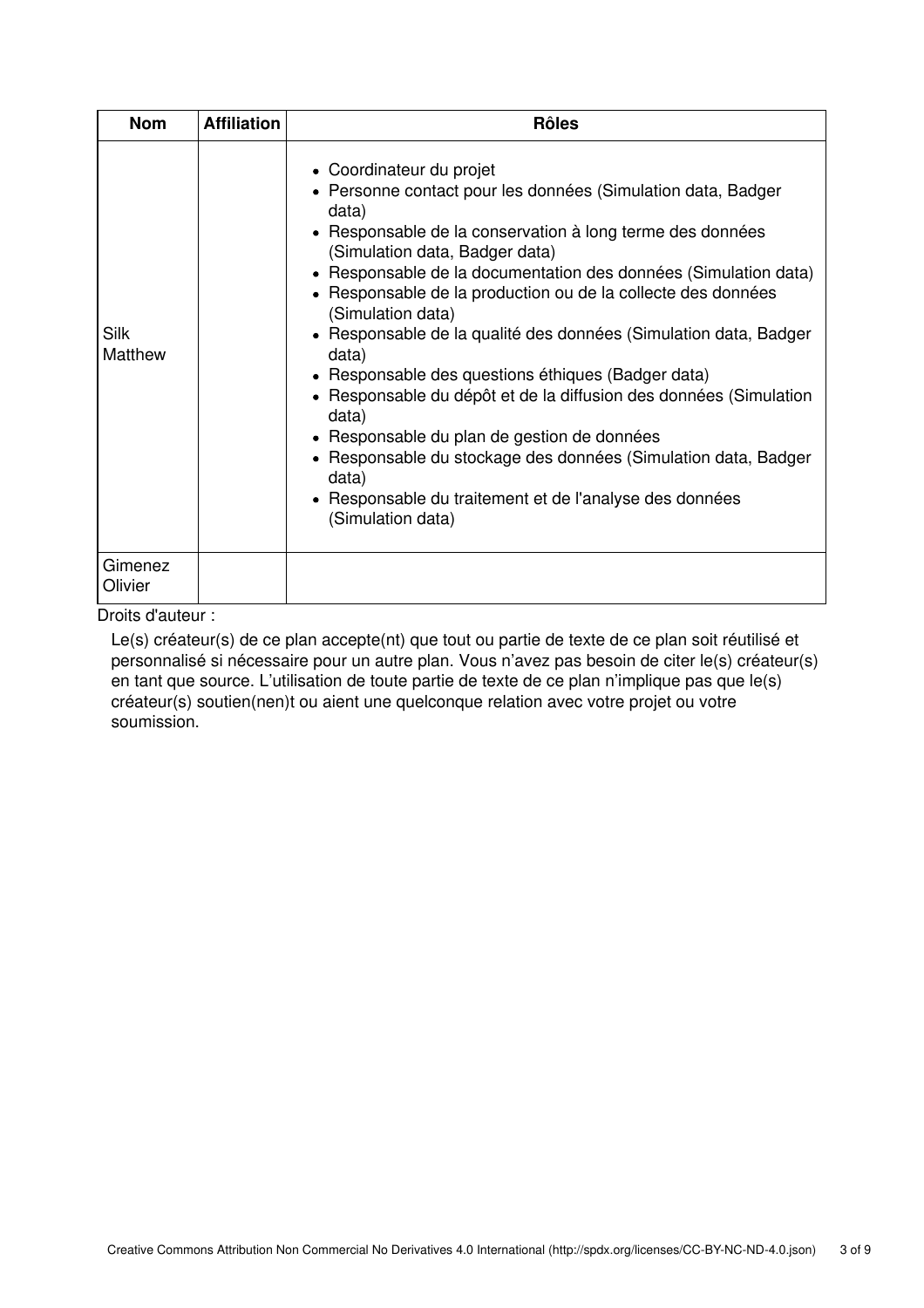## **"Linking social network dynamics and demographic change in wild populations" project DMP**

# **1. Description des données et collecte ou réutilisation de données existantes**

|                                               | Data generated from simulation analyses using custom-written software code in R                                                                                                                                                                                                                                                                                                                                                                                                                                                                                                                                                                             |
|-----------------------------------------------|-------------------------------------------------------------------------------------------------------------------------------------------------------------------------------------------------------------------------------------------------------------------------------------------------------------------------------------------------------------------------------------------------------------------------------------------------------------------------------------------------------------------------------------------------------------------------------------------------------------------------------------------------------------|
| <b>Nom</b>                                    | Data generated from simulation analyses using custom-written software code in R                                                                                                                                                                                                                                                                                                                                                                                                                                                                                                                                                                             |
| <b>Description</b>                            | The NETDEM project will generate data as part of simulation analyses using custom-written<br>software code in the R programming environment; Simulation data (and code) generated by the<br>project is anticipated to be relatively small scale (less than 1TB overall and less for any individual<br>project or use). Simulation data will be useful predominantly for replication of analyses in<br>published papers and R package testing. The existing dataset used is already publicly available<br>by request from the APHA, meaning there will be limited direct use of the data provided<br>specifically for the NETDEM project beyond replication. |
| Mots clés (texte libre)                       |                                                                                                                                                                                                                                                                                                                                                                                                                                                                                                                                                                                                                                                             |
| Langue                                        | eng                                                                                                                                                                                                                                                                                                                                                                                                                                                                                                                                                                                                                                                         |
| <b>Type d'identifiant</b>                     | identifiant local                                                                                                                                                                                                                                                                                                                                                                                                                                                                                                                                                                                                                                           |
| <b>Contient des données</b><br>personnelles ? | Non                                                                                                                                                                                                                                                                                                                                                                                                                                                                                                                                                                                                                                                         |
| <b>Contient des données</b><br>sensibles ?    | Non                                                                                                                                                                                                                                                                                                                                                                                                                                                                                                                                                                                                                                                         |
| Prend en compte des aspects<br>éthiques ?     | Oui                                                                                                                                                                                                                                                                                                                                                                                                                                                                                                                                                                                                                                                         |
| <b>Justification</b>                          | No existing data will be used for R package development and simulation work.                                                                                                                                                                                                                                                                                                                                                                                                                                                                                                                                                                                |
| Titre de la méthode                           | Simulations for model development                                                                                                                                                                                                                                                                                                                                                                                                                                                                                                                                                                                                                           |
| <b>Description</b>                            | Data will be generated as part of simulation analyses using custom-written software code in the<br>R programming environment. Simulations will be used to test R packages developed during the<br>fellowship as well as in the development of novel statistical models. Simulation data generated by<br>the project is anticipated to be relatively small scale (less than 1TB overall and less for any<br>individual project or use). Simulation data will be useful predominantly for replication of analyses<br>in published papers and R package testing.                                                                                               |
| Nature des données                            | Simulation                                                                                                                                                                                                                                                                                                                                                                                                                                                                                                                                                                                                                                                  |
|                                               | Long-term ecological data from a study run by the Animal and Plant Health Agency<br>(APHA) on European badgers at Woodchester Park, Gloucestershire.                                                                                                                                                                                                                                                                                                                                                                                                                                                                                                        |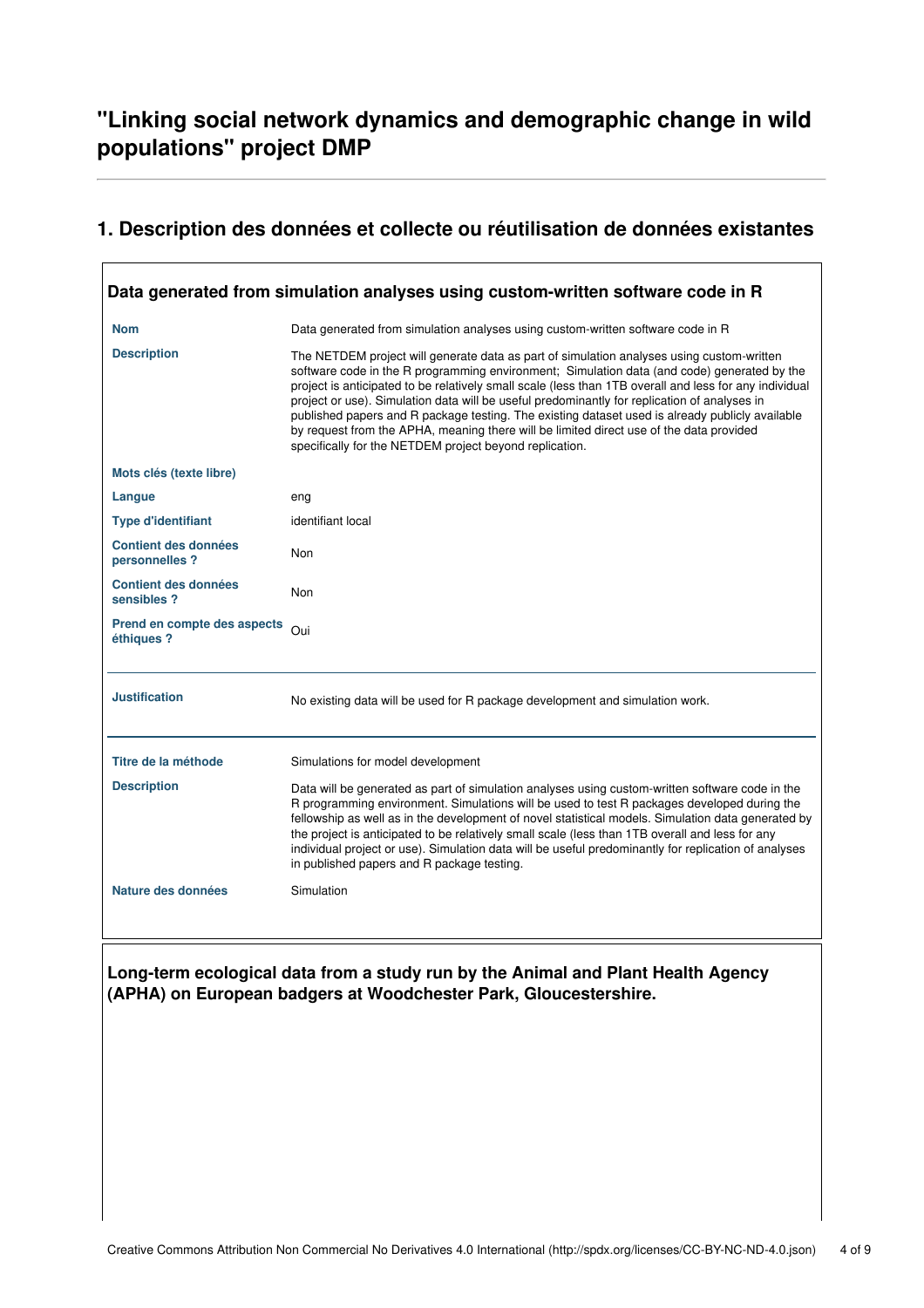| <b>Nom</b>                                    | Long-term ecological data from a study run by the Animal and Plant Health Agency (APHA) on<br>European badgers at Woodchester Park, Gloucestershire.                                                                                                                                                                                                                                                                                                                                                                                                                                                                                                                                                                                                                                                                                                               |
|-----------------------------------------------|--------------------------------------------------------------------------------------------------------------------------------------------------------------------------------------------------------------------------------------------------------------------------------------------------------------------------------------------------------------------------------------------------------------------------------------------------------------------------------------------------------------------------------------------------------------------------------------------------------------------------------------------------------------------------------------------------------------------------------------------------------------------------------------------------------------------------------------------------------------------|
| <b>Description</b>                            | An existing long-term ecological datasets on European badgers Meles meles naturally infected<br>with bovine tuberculosis from Woodchester Park, Gloucestershire, UK will be used in the second<br>part of the project. Newly developed statistical models will be applied to this dataset to provide<br>novel insights into the relationships between social structure, population dynamics and infectious<br>disease spread.<br>The existing database is a relatively small Microsoft Access (<100Mb) database consisting of<br>multiple inter-related tables incorporating capture data, individual life-history data and diagnostic<br>test data. The existing dataset used is already publicly available by request from the APHA,<br>meaning there will be limited direct use of the data provided specifically for the NETDEM project<br>beyond replication. |
| <b>Type</b>                                   | Jeu de données                                                                                                                                                                                                                                                                                                                                                                                                                                                                                                                                                                                                                                                                                                                                                                                                                                                     |
| Workpackage                                   | <b>WP2: WP3</b>                                                                                                                                                                                                                                                                                                                                                                                                                                                                                                                                                                                                                                                                                                                                                                                                                                                    |
| Mots clés (texte libre)                       | European badger; bovine tuberculosis; diagnostic test resutst; life-history; capture-recapture                                                                                                                                                                                                                                                                                                                                                                                                                                                                                                                                                                                                                                                                                                                                                                     |
| Langue                                        | eng                                                                                                                                                                                                                                                                                                                                                                                                                                                                                                                                                                                                                                                                                                                                                                                                                                                                |
| <b>Contient des données</b><br>personnelles ? | Non                                                                                                                                                                                                                                                                                                                                                                                                                                                                                                                                                                                                                                                                                                                                                                                                                                                                |
| <b>Contient des données</b><br>sensibles?     | Non                                                                                                                                                                                                                                                                                                                                                                                                                                                                                                                                                                                                                                                                                                                                                                                                                                                                |
| Prend en compte des aspects<br>éthiques ?     | Oui                                                                                                                                                                                                                                                                                                                                                                                                                                                                                                                                                                                                                                                                                                                                                                                                                                                                |
| <b>Justification</b>                          | An existing long-term ecological datasets on European badgers Meles meles naturally infected<br>with bovine tuberculosis from Woodchester Park, Gloucestershire, UK will be used in the second<br>part of the project. Newly developed statistical models will be applied to this dataset to provide<br>novel insights into the relationships between social structure, population dynamics and infectious<br>disease spread.<br>The existing database is a relatively small Microsoft Access (<100Mb) database consisting of<br>multiple inter-related tables incorporating capture data, individual life-history data and diagnostic<br>test data. The existing dataset used is already publicly available by request from the APHA,<br>meaning there will be limited direct use of the data provided specifically for the NETDEM project<br>beyond replication. |
| <b>Données réutilisées</b>                    | • Badger Data:                                                                                                                                                                                                                                                                                                                                                                                                                                                                                                                                                                                                                                                                                                                                                                                                                                                     |
|                                               |                                                                                                                                                                                                                                                                                                                                                                                                                                                                                                                                                                                                                                                                                                                                                                                                                                                                    |

# **2. Documentation et qualité des données**

| <b>Description</b>             | Code and data associated with any publications/reports arising from the research will be<br>deposited on Zenodo (https://zenodo.org/) and so have a Digital Object Identifier (DOI)<br>assigned. Descriptive and structural metadata will be created to provide information about all<br>publication-associated datasets that result from NETDEM. Metadata will provide information on<br>the size of the dataset and provide descriptions of all variables to assist with reproduction of<br>existing analyses. Standard R naming conventions will also be used throughout for publicly<br>shared data and code. DOI association between the publication, archived datasets and GitHub<br>repositories will help ensure the accessibility of the data. Further, search keywords will be<br>available for all data and code archived on Zenodo. Full development histories will be available<br>on GitHub with version numbers provided for archived R package developments as well as for<br>datasets used in publications. |
|--------------------------------|------------------------------------------------------------------------------------------------------------------------------------------------------------------------------------------------------------------------------------------------------------------------------------------------------------------------------------------------------------------------------------------------------------------------------------------------------------------------------------------------------------------------------------------------------------------------------------------------------------------------------------------------------------------------------------------------------------------------------------------------------------------------------------------------------------------------------------------------------------------------------------------------------------------------------------------------------------------------------------------------------------------------------|
| Code langue des<br>métadonnées | eng                                                                                                                                                                                                                                                                                                                                                                                                                                                                                                                                                                                                                                                                                                                                                                                                                                                                                                                                                                                                                          |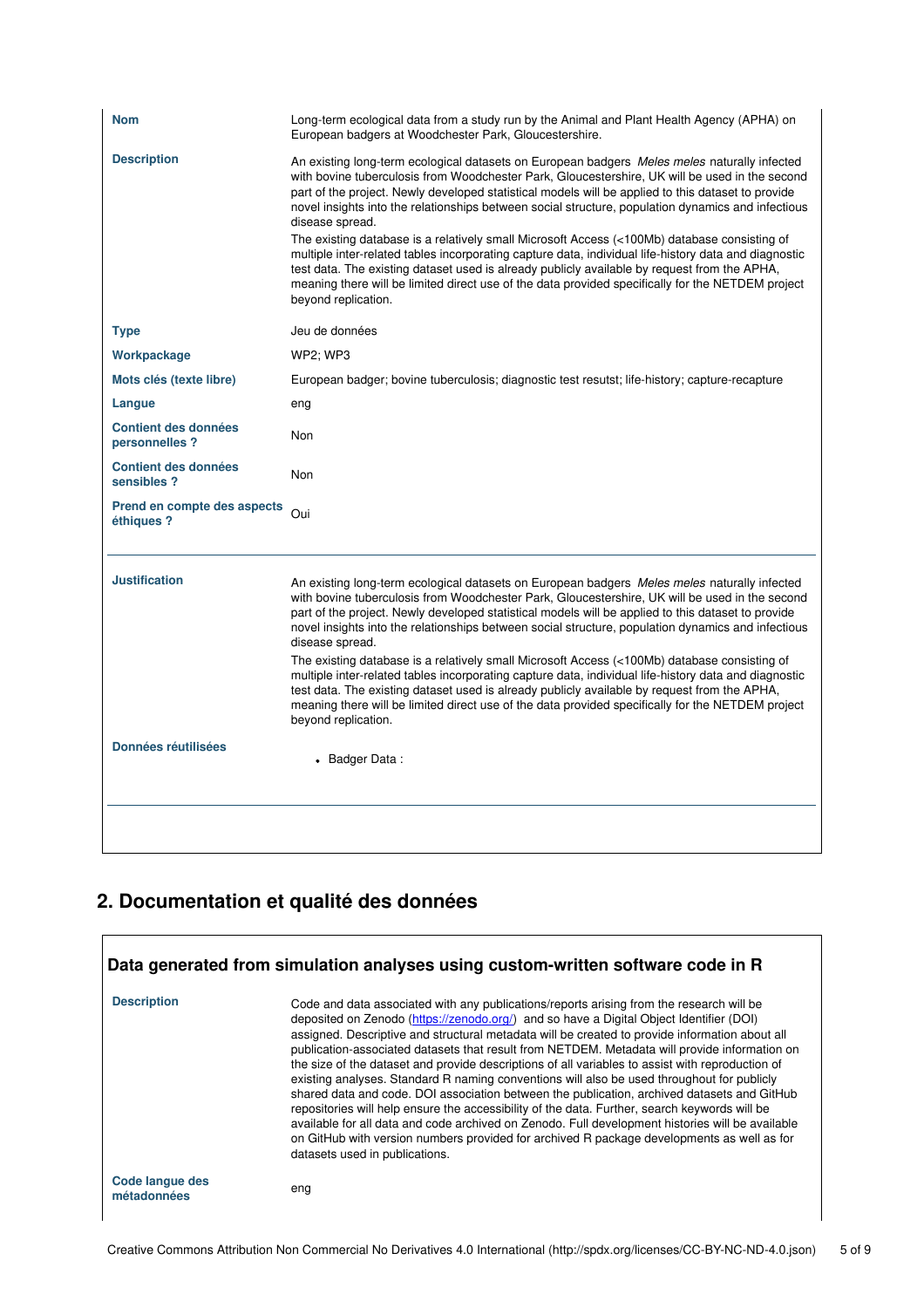| <b>Description</b>                    | Shared data will be made fully interoperable through being provided with full descriptive<br>metadata and fully documented R code for conducting subsequent analyses (for reproducibility)<br>as well as for data generation (simulation results only). Stored data will use standard text file<br>format (e.g. .csv) and/or standard R naming conventions and object structures. Inter-disciplinary<br>interoperability will be ensured by taking advantage of the cross-disciplinary project team to<br>ensure all R code and data is accessible to different research disciplines. It is unlikely that<br>uncommon or project-specific ontologies or vocabularies will be developed. Further, all R code<br>will be fully documented or made available as R packages with manuals/vignettes. All deposited<br>datasets will have fully described metadata. |
|---------------------------------------|---------------------------------------------------------------------------------------------------------------------------------------------------------------------------------------------------------------------------------------------------------------------------------------------------------------------------------------------------------------------------------------------------------------------------------------------------------------------------------------------------------------------------------------------------------------------------------------------------------------------------------------------------------------------------------------------------------------------------------------------------------------------------------------------------------------------------------------------------------------|
|                                       | Long-term ecological data from a study run by the Animal and Plant Health Agency<br>(APHA) on European badgers at Woodchester Park, Gloucestershire.                                                                                                                                                                                                                                                                                                                                                                                                                                                                                                                                                                                                                                                                                                          |
| <b>Description</b>                    | Code and data directly associated with any publications/reports arising from the research will be<br>deposited on Zenodo (https://zenodo.org/) and so have a Digital Object Identifier (DOI)<br>assigned. Descriptive and structural metadata will be created to provide information about all<br>publication-associated datasets. Metadata will provide information on the size of the dataset and<br>provide descriptions of all variables to assist with reproduction of existing analyses. Standard R<br>naming conventions will also be used throughout for publicly shared data and code. DOI<br>association between the publication, archived datasets and GitHub repositories will help ensure<br>the accessibility of the data. Further, search keywords will be available for all data and code<br>archived on Zenodo.                              |
| <b>Code langue des</b><br>métadonnées | eng                                                                                                                                                                                                                                                                                                                                                                                                                                                                                                                                                                                                                                                                                                                                                                                                                                                           |
| <b>Description</b>                    | Shared data will be made fully interoperable through being provided with full descriptive<br>metadata and fully documented R code for conducting subsequent analyses (for reproducibility)<br>as well as for data generation (simulation results only). Stored data will use standard text file<br>format (e.g. .csv) and/or standard R naming conventions and object structures. It is unlikely that<br>uncommon or project-specific ontologies or vocabularies will be developed. All deposited<br>datasets will have fully described metadata.                                                                                                                                                                                                                                                                                                             |

## **3. Exigences légales et éthiques, code de conduite**

| Data generated from simulation analyses using custom-written software code in R |                                                                                                                                                                                                                                                        |  |
|---------------------------------------------------------------------------------|--------------------------------------------------------------------------------------------------------------------------------------------------------------------------------------------------------------------------------------------------------|--|
| <b>Description</b>                                                              | No personal data is associated with the project.                                                                                                                                                                                                       |  |
| <b>Description</b>                                                              | There are no issues with data sensitivity, personal data, confidentiality etc. associated with<br>simulation data generated by the project                                                                                                             |  |
| <b>Description</b>                                                              | The only new data generated by the NETDEM project will be generated using simulations.<br>Appropriate steps will be taken to minimise computation times and replications to reduced the<br>potential climate impact of computationally-intensive work. |  |
|                                                                                 | Long-term ecological data from a study run by the Animal and Plant Health Agency<br>(APHA) on European badgers at Woodchester Park, Gloucestershire.                                                                                                   |  |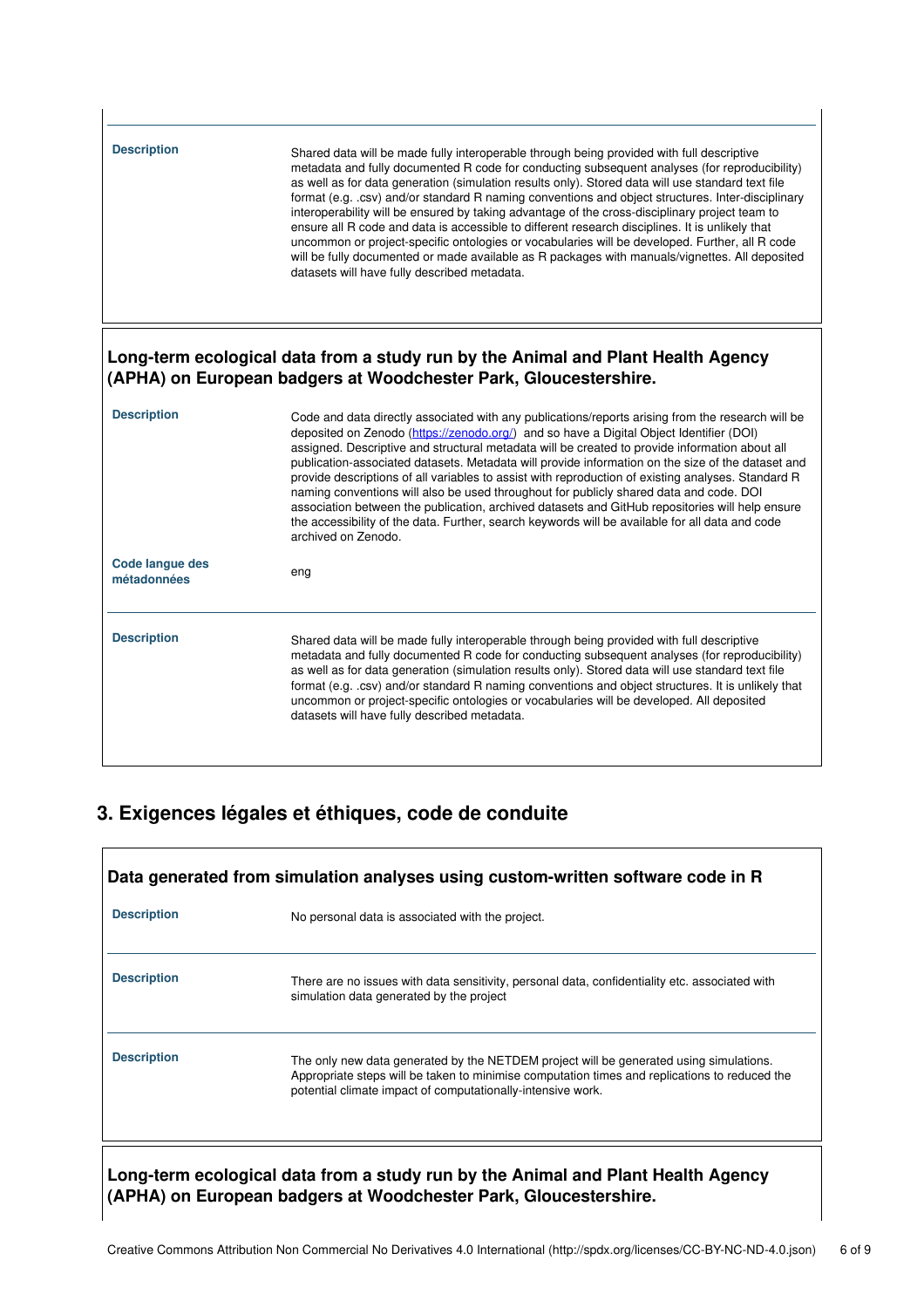| <b>Description</b> | No personal data is associated with the project.                                                                                                                                                                                                                                                                                                                                 |
|--------------------|----------------------------------------------------------------------------------------------------------------------------------------------------------------------------------------------------------------------------------------------------------------------------------------------------------------------------------------------------------------------------------|
| <b>Description</b> | The full long-term ecological dataset used by the NETDEM project cannot be shared directly with<br>project outputs (apart from data directly relevant to reproducing publications) and is associated<br>with socially/politically sensitive human-wildlife conflict. However, the full dataset is publicly<br>available by request from the Animal and Plant Health Agency (UK). |
| <b>Description</b> | No new data will be collected for the long-term study specifically for the NETDEM project                                                                                                                                                                                                                                                                                        |

### **4. Traitement et analyse des données**

 $\mathbf{r}$ 

|                                                                                                                                                                                                                                                                                                                                                                          | Data generated from simulation analyses using custom-written software code in R                                                                                                                                                                                                                                                                                                                  |
|--------------------------------------------------------------------------------------------------------------------------------------------------------------------------------------------------------------------------------------------------------------------------------------------------------------------------------------------------------------------------|--------------------------------------------------------------------------------------------------------------------------------------------------------------------------------------------------------------------------------------------------------------------------------------------------------------------------------------------------------------------------------------------------|
| <b>Description</b>                                                                                                                                                                                                                                                                                                                                                       | The NETDEM project will use R for data processing and analysis. Some shared datasets will<br>require R and required libraries to access. R is freely available open-source software. Fully<br>documented software code will be provided along with data for all publication-associated<br>archived datasets. For simulation datasets this will include the code used to generate the<br>dataset. |
| Long-term ecological data from a study run by the Animal and Plant Health Agency<br>(APHA) on European badgers at Woodchester Park, Gloucestershire.<br><b>Description</b><br>The NETDEM project will use R for data processing and analysis. Some shared datasets will<br>require R and required libraries to access. R is freely available open-source software. Fully |                                                                                                                                                                                                                                                                                                                                                                                                  |
|                                                                                                                                                                                                                                                                                                                                                                          | documented software code will be provided along with data for all publication-associated<br>archived datasets. For simulation datasets this will include the code used to generate the                                                                                                                                                                                                           |

### **5. Stockage et sauvegarde des données pendant le processus de recherche**

| Data generated from simulation analyses using custom-written software code in R |                                                                                                                                                                                                                                                                                        |  |
|---------------------------------------------------------------------------------|----------------------------------------------------------------------------------------------------------------------------------------------------------------------------------------------------------------------------------------------------------------------------------------|--|
| <b>Besoins de stockage</b>                                                      | During the project secure cloud storage will be used for all data generated and local back-ups<br>(on desktop computers and external hard-drives) will be made regularly. All software code written<br>will be regularly pushed from local computers to the project GitHub repository. |  |
| Volume estimé des données                                                       |                                                                                                                                                                                                                                                                                        |  |
| <b>Unité</b>                                                                    | To                                                                                                                                                                                                                                                                                     |  |
| Mesures prises pour la<br>sécurité des données                                  | During the project secure cloud storage will be used for all data generated and local back-ups<br>(on desktop computers and external hard-drives) will be made regularly. All software code written<br>will be regularly pushed from local computers to the project GitHub repository. |  |
|                                                                                 | Long-term ecological data from a study run by the Animal and Plant Health Agency                                                                                                                                                                                                       |  |

**(APHA) on European badgers at Woodchester Park, Gloucestershire.**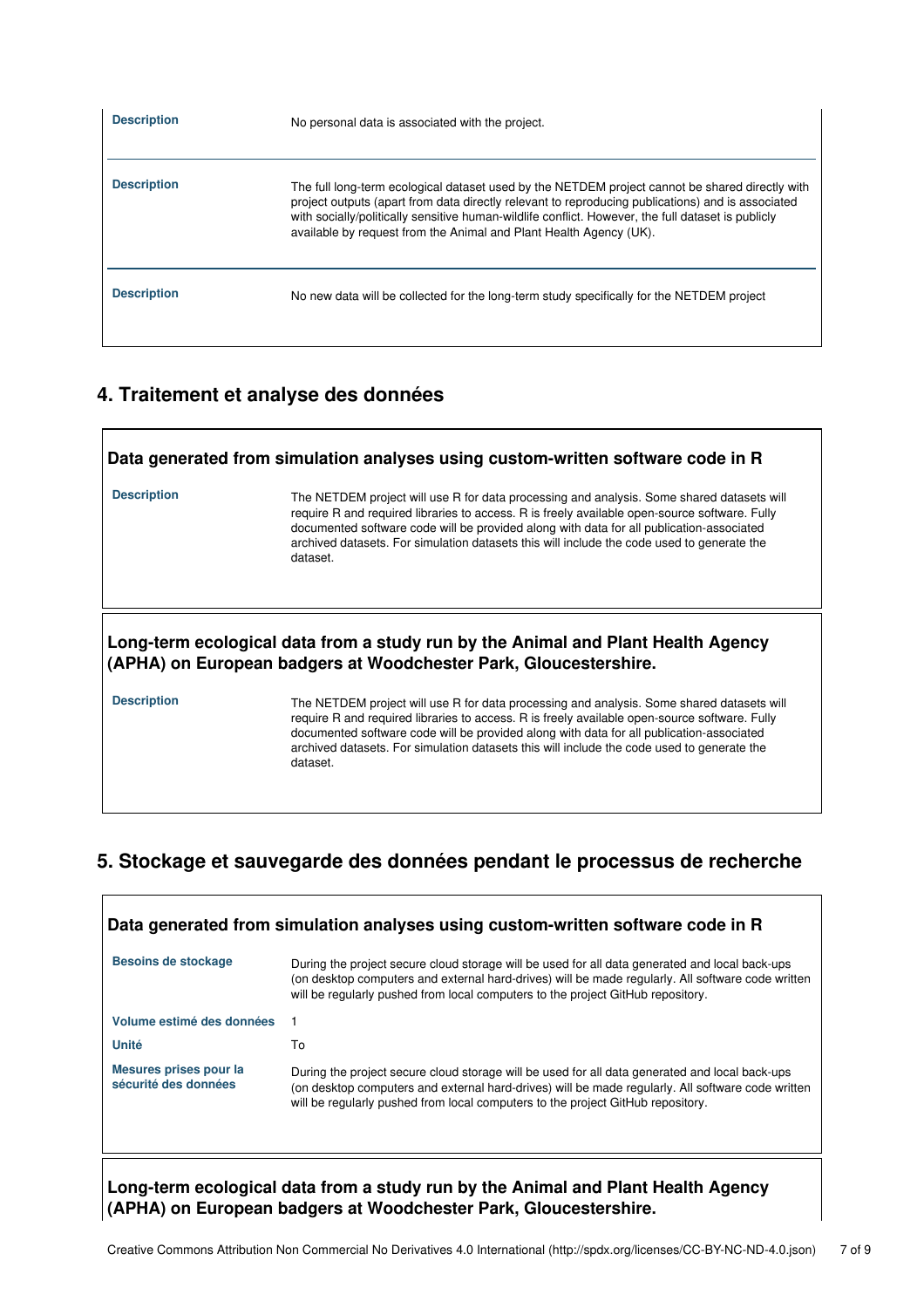| Besoins de stockage                            | The long-term badger-bovine tuberculosis dataset is securely stored and backed up by<br>collaborators at the Animal and Plant Health Agency. During the project secure cloud storage will<br>be used for all local copies and derived datasets                                         |
|------------------------------------------------|----------------------------------------------------------------------------------------------------------------------------------------------------------------------------------------------------------------------------------------------------------------------------------------|
| Volume estimé des données                      |                                                                                                                                                                                                                                                                                        |
| <b>Unité</b>                                   | Go                                                                                                                                                                                                                                                                                     |
| Mesures prises pour la<br>sécurité des données | During the project secure cloud storage will be used for all data generated and local back-ups<br>(on desktop computers and external hard-drives) will be made regularly. All software code written<br>will be regularly pushed from local computers to the project GitHub repository. |

### **6. Partage des données et conservation à long terme**

| Modalités de partage             | All datasets directly required to replicate results from the project will be made openly available on<br>GitHub and Zenodo (archived with DOI for datasets and code associated with publications). Fully<br>documented software code will be provided along with data for all publication-associated<br>archived datasets. For simulation datasets this will include the code used to generate the<br>dataset. Datasets will be deposited at Zenodo with no prior arrangements required as Zenodo is<br>a general-purpose open repository.<br>Shared data will be made fully interoperable through being provided with full descriptive<br>metadata and fully documented R code for conducting subsequent analyses (for reproducibility)<br>as well as for data generation (simulation results only). Stored data will use standard text file<br>format (e.g. .csv) and/or standard R naming conventions and object structures. Inter-disciplinary<br>interoperability will be ensured by taking advantage of the cross-disciplinary project team to<br>ensure all R code and data is accessible to different research disciplines. It is unlikely that<br>uncommon or project-specific ontologies or vocabularies will be developed. Further, all R code<br>will be fully documented or made available as R packages with manuals/vignettes. All deposited<br>datasets will have fully described metadata.<br>No embargos on archived datasets will be sought from the point of publication. For all<br>simulations data can be re-generated by users and all steps from raw data to finalised datasets<br>will be available in fully documented R code. |
|----------------------------------|-----------------------------------------------------------------------------------------------------------------------------------------------------------------------------------------------------------------------------------------------------------------------------------------------------------------------------------------------------------------------------------------------------------------------------------------------------------------------------------------------------------------------------------------------------------------------------------------------------------------------------------------------------------------------------------------------------------------------------------------------------------------------------------------------------------------------------------------------------------------------------------------------------------------------------------------------------------------------------------------------------------------------------------------------------------------------------------------------------------------------------------------------------------------------------------------------------------------------------------------------------------------------------------------------------------------------------------------------------------------------------------------------------------------------------------------------------------------------------------------------------------------------------------------------------------------------------------------------------------------------------------------------------------|
| Entrepôt/Catalogue de<br>données | • Zenodo: https://cat.opidor.fr/index.php/Zenodo                                                                                                                                                                                                                                                                                                                                                                                                                                                                                                                                                                                                                                                                                                                                                                                                                                                                                                                                                                                                                                                                                                                                                                                                                                                                                                                                                                                                                                                                                                                                                                                                          |
|                                  |                                                                                                                                                                                                                                                                                                                                                                                                                                                                                                                                                                                                                                                                                                                                                                                                                                                                                                                                                                                                                                                                                                                                                                                                                                                                                                                                                                                                                                                                                                                                                                                                                                                           |
| <b>Justification</b>             | Data associated with any publications will be archived at Zenodo (with DOI) and also stored on<br>GitHub after the project ends for long-term preservation. Datasets will additionally be stored<br>locally for at least 5 years after the end of the project.                                                                                                                                                                                                                                                                                                                                                                                                                                                                                                                                                                                                                                                                                                                                                                                                                                                                                                                                                                                                                                                                                                                                                                                                                                                                                                                                                                                            |
| Volume estimé des données        | $\mathbf{1}$                                                                                                                                                                                                                                                                                                                                                                                                                                                                                                                                                                                                                                                                                                                                                                                                                                                                                                                                                                                                                                                                                                                                                                                                                                                                                                                                                                                                                                                                                                                                                                                                                                              |
| Unité                            | To                                                                                                                                                                                                                                                                                                                                                                                                                                                                                                                                                                                                                                                                                                                                                                                                                                                                                                                                                                                                                                                                                                                                                                                                                                                                                                                                                                                                                                                                                                                                                                                                                                                        |
| Date de début                    | 2024-01-02                                                                                                                                                                                                                                                                                                                                                                                                                                                                                                                                                                                                                                                                                                                                                                                                                                                                                                                                                                                                                                                                                                                                                                                                                                                                                                                                                                                                                                                                                                                                                                                                                                                |
| Date de fin                      | 2029-01-01                                                                                                                                                                                                                                                                                                                                                                                                                                                                                                                                                                                                                                                                                                                                                                                                                                                                                                                                                                                                                                                                                                                                                                                                                                                                                                                                                                                                                                                                                                                                                                                                                                                |
| <b>Archive</b>                   |                                                                                                                                                                                                                                                                                                                                                                                                                                                                                                                                                                                                                                                                                                                                                                                                                                                                                                                                                                                                                                                                                                                                                                                                                                                                                                                                                                                                                                                                                                                                                                                                                                                           |

#### **Long-term ecological data from a study run by the Animal and Plant Health Agency (APHA) on European badgers at Woodchester Park, Gloucestershire.**